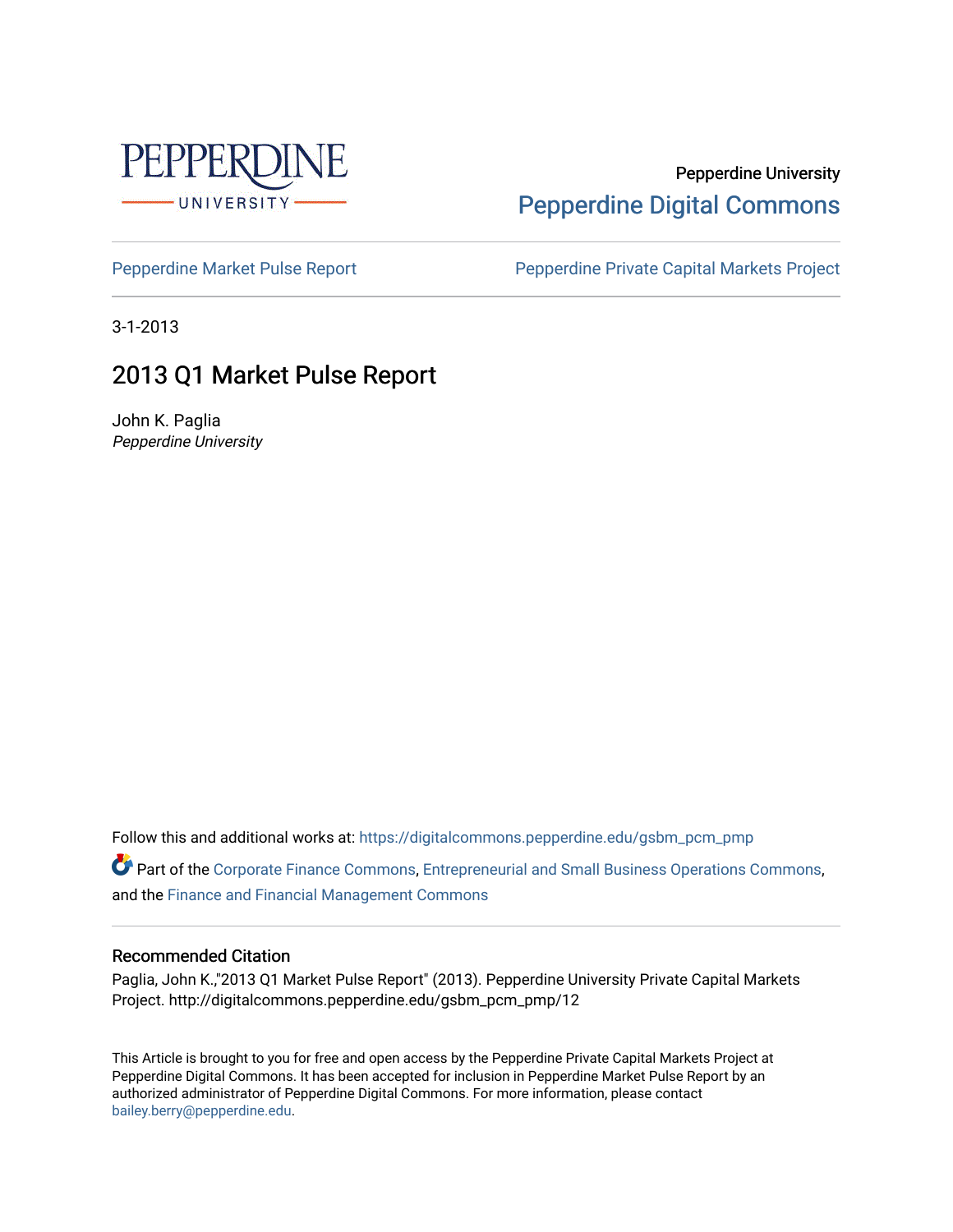|  |  | 8. 4 <b>B. AUTONAL BUSINESS BROKERS ASSOCIATION   M&amp;A SOURCE   PEPPERDINE PRIVATE CAPITAL MARKETS PROJECT</b> |  |  |  | $774$ $047$ |  |  |  |  |
|--|--|-------------------------------------------------------------------------------------------------------------------|--|--|--|-------------|--|--|--|--|
|  |  |                                                                                                                   |  |  |  |             |  |  |  |  |
|  |  |                                                                                                                   |  |  |  |             |  |  |  |  |
|  |  |                                                                                                                   |  |  |  |             |  |  |  |  |
|  |  |                                                                                                                   |  |  |  |             |  |  |  |  |

**IIUZ.DU** 

RK

| 31     | QUARTERLY SURVEY REPORT | 2 24 FIRST QUARTER 201 |  |
|--------|-------------------------|------------------------|--|
| 66.232 | 499.ZZ1<br>1349.234     | 947.234                |  |
| 89.111 | 343.567<br>342.246      |                        |  |
| 67.632 | 31.532                  | 335.23                 |  |
| 98.232 | 662.232<br>44445.785    | 266.423                |  |
| 41.332 | 354.234                 | 882.118                |  |
| 61.323 | 636.111<br>78.673       | 909.123                |  |
| 67.112 | 8339.111                | 777.234                |  |
| 77.218 | 67.632<br>98.232        | 412.34<br>545.324      |  |
| 53.682 | 2333.452                | 34                     |  |
| 87.322 | 12.543<br>55.896        | 554.345                |  |
| 69.321 | 3341.332                | 74.326                 |  |

**THE SERVIE INTERNATIONAL SERVIE CONCRETENT ASSOCIAtion**<br>
(IBBA) and M&A Source present the *Market Pulse*<br>
Quarterly Survey Report with the support of the<br>
Pepperdine Private Capital Markets Project and the<br>
Graziadio Sch he International Business Broker Association (IBBA) and M&A Source present the *Market Pulse Quarterly Survey Report* with the support of the Pepperdine Private Capital Markets Project and the University. The quarterly IBBA and M&A Source *Market Pulse* survey was created to gain an accurate understanding of the market conditions for businesses being sold in the Main Street market (values \$0-2 million) and lower middle market (values \$2 million to \$50 million). The national survey was conducted with the intent of providing a valuable resource to business owners and their advisors.

#### **MARKET SEGMENTS STUDIED**

| Figure 1           |                            |
|--------------------|----------------------------|
| <b>MAIN STREET</b> | <b>LOWER MIDDLE MARKET</b> |
| $<$ 500K           | \$2MM-\$5MM                |
| \$500K-\$1MM       | \$5MM-\$50MM               |
| \$1MM-\$2MM        |                            |









© 2012 -2013. All Rights Reserved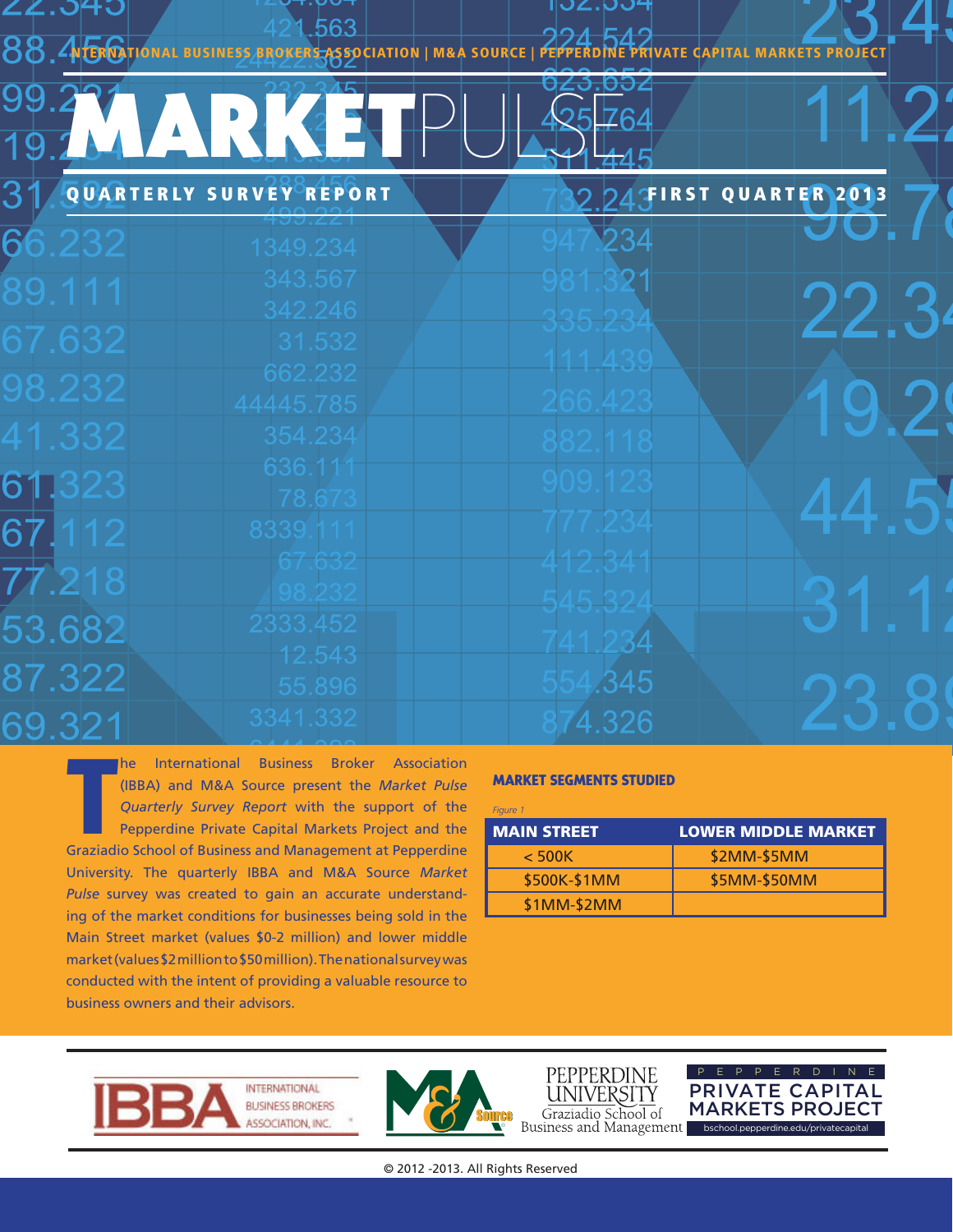#### PIPELINES GROWING:

Business brokers and M&A advisors around the country reported that client loads increased at a faster rate compared to any other quarter since the survey started in June 2012. In addition, more than 50 percent of respondents didn't lose a client in the first quarter.

"Trends show a growing number of businesses on the market, and we can expect listings/engagements will continue to increase as baby boomers look to retire and exit their businesses," said Jim Afinowich, president of Fox & Fin Financial Group.

For the second quarter in a row, retirement ranked as the number one reason driving business sales across all Main Street and lower middle market sectors (followed by burn-out).

#### CROWD SOURCING:

As a special to this quarter's survey, respondents were asked if they thought crowd sourcing would become a source of equity to get deals closed. The vast majority of respondents (90 percent) thought it was unlikely.

#### CLOSING RATIOS:

Respondents reported a 2012 closing rate of 64 percent for Main Street and the lower middle market combined.

"Other reliable studies have found Main Street closing ratios hover around 15 to 25 percent, with the lower middle market around 35 percent," says John Paglia, Ph.D., director of Pepperdine Private Capital Markets Project. "I believe Market Pulse numbers are so much higher than industry trends because the respondents are all IBBA and M&A Source members. With national networking, sharing of best practices, credential programs and first-rate continuing education—it's clear that association membership is a significant contributor to success in the M&A marketplace."

Of note, 55 percent of respondents have worked in the industry for 10+ years. In addition, 53 percent have taken multiple classes and passed the rigorous exams necessary to obtain their Certified Business Intermediary designation (CBI). And 13 percent have achieved M&A Master Intermediary designation (M&AMI), a combination of classes, testing, and real world success.

#### BUYER AND SELLER MARKETS:

Most Main Street brokers see a buyer's market right now. For deals valued at less than \$500,000, a whopping 78 percent of respondents suggest supply and demand is in the buyer's favor. Leverage starts to balance out as the deals get larger, with respondents evenly split (50/50) over which side has the most leverage in the \$2 million to \$5 million sector. For businesses of \$5 million to \$50 million, the tables turn dramatically, with 65 percent of respondents pointing to a seller's market.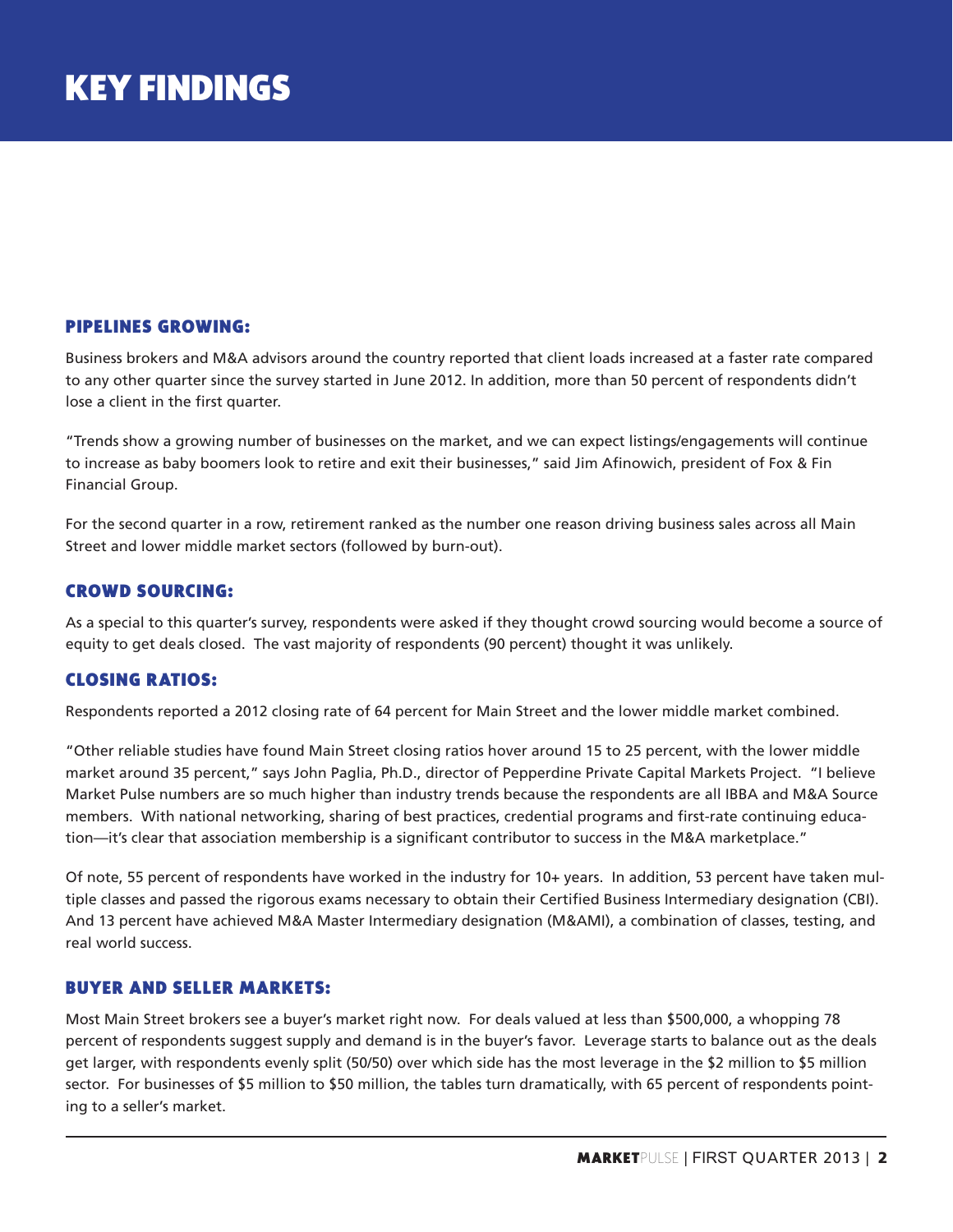#### HOT INDUSTRIES:

For businesses valued between \$1 million and \$2 million, construction/engineering led at 21 percent of completed deals over the last three months, followed by business services, information technology, and manufacturing, all at 14 percent.

In the lower middle market, for businesses valued between \$2 million and \$5 million, closings were evenly distributed between wholesale distribution, business services, construction/engineering, manufacturing, and consumer goods/retail, all at 20 percent.

Businesses between \$5 million and \$50 million in value followed nearly the same trend, with basic materials/energy, construction/engineering, information technology, and manufacturing, all at 20 percent, followed by wholesale distribution and healthcare/biotech, both at 10 percent.

#### MULTIPLES:

Multiples stayed nearly flat for the fourth quarter, increasing slightly for businesses valued between \$1 million and \$5 million.

| Figure 2: Multiples by Deal Size |                 |                   |  |  |  |  |  |  |
|----------------------------------|-----------------|-------------------|--|--|--|--|--|--|
| <b>MAIN STREET</b>               | <b>SDE</b>      | <b>EBITDA</b>     |  |  |  |  |  |  |
| Less than 500K                   | 48% @ 1.75-2.5x |                   |  |  |  |  |  |  |
| \$500K - \$1MM                   | 58% @ 2.5-2.75x |                   |  |  |  |  |  |  |
| \$1MM - \$2MM                    | 54% @ 2.5-3.5x  | 66% @ 4.25-5.0x 1 |  |  |  |  |  |  |
| <b>LOWER MIDDLE MARKET</b>       |                 |                   |  |  |  |  |  |  |
| \$2MM - \$5MM                    |                 | 66% @ 4.5-5.75 1  |  |  |  |  |  |  |
| \$5MM-\$50MM                     |                 | 70% @ 4.5-6.5     |  |  |  |  |  |  |

\* Up and down arrows indicate notable movement over Q3 2012.

*SDE = Seller's Discretionary Earnings* 

*EBITDA = Earnings Before Interest, Taxes, Depreciation And Amortization* 

*Transactions in the Main Street market are typically based on multiples of SDE, while those in the lower middle market are most commonly based on EBITDA. In some instances survey respondents reported multiples for both SDE and EBITDA.*

New in the Q1 2013 survey, respondents were asked to indicate the type of multiple used to calculate purchase price. As indicated in the table below, the majority of lower middle market deals (60 percent to 70 percent) include working capital in price calculations. The survey also shows that a significant number of lower middle market buyers (nearly a third or better) are using the seller's trailing twelve months performance records. For the Main Street sector, SDE calculations (the vast majority do not include working capital in the value of the business) are the norm, as expected.

#### *Figure 3: Types of Multiples By Deal size*

|                     | EBITDA +<br>working cap. | TTM EBITDA +<br>working capital | <b>EBITDA</b> | <b>TTM EBITDA</b> | <b>SDE</b> | $SDE +$<br>working capital |
|---------------------|--------------------------|---------------------------------|---------------|-------------------|------------|----------------------------|
| <b>MAIN STREET</b>  |                          |                                 |               |                   |            |                            |
| Less than 500K      |                          |                                 | 6%            |                   | 85%        | 8%                         |
| \$500K - \$1MM      | 6%                       |                                 | 19%           |                   | 69%        | 6%                         |
| $$1MM - $2MM$       | 7%                       | 7%                              | 7%            |                   | 64%        | 14%                        |
| LOWER MIDDLE MARKET |                          |                                 |               |                   |            |                            |
| \$2MM - \$5MM       | 40%                      | 20%                             | 20%           | 20%               | 20%        |                            |
| \$5MM-\$50MM        | 40%                      | 30%                             | 20%           |                   | 10%        |                            |

 *SDE = seller's discretionary earnings; EBITDA = earnings before interest, taxes, depreciation and amortization; TTM = trailing twelve months*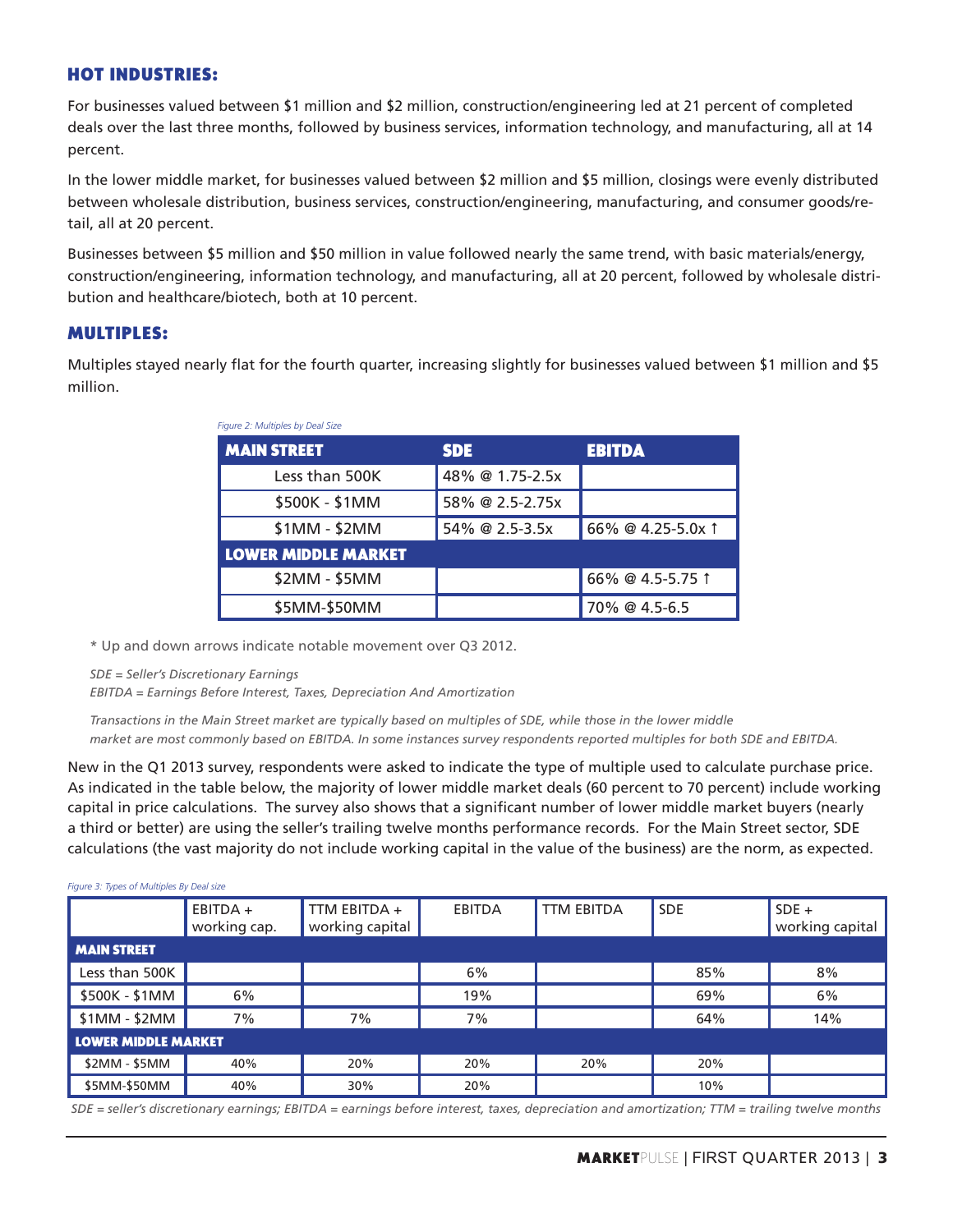#### BUYER TYPES:

*Figure 4: Top Buyer Types*

For the first time, individual buyers represented the largest buyer group until deals reached \$5 million in value, running around 40 percent of buyers in all other categories. For deals over \$5 million in value, the most common buyers were existing companies looking to grow through acquisition (40%), followed by private equity platforms at 30 percent, and private equity add-ons at 20 percent. (In the previous quarter, existing companies were the top buyers for all deals of \$1 million and greater.)

|              | <b>MOST COMMON</b>               | <b>2ND MOST COMMON</b>                 |
|--------------|----------------------------------|----------------------------------------|
| $<$ 500K     | Individual, 1st time buyer (47%) | Individual, prior business owner (43%) |
| \$500K-\$1MM | Individual, 1st time buyer (38%) | Individual, prior business owner (31%) |
| \$1MM-\$2MM  | Individual, 1st time buyer (36%) | Company/strategic (21%)                |
| \$2MM-\$5MM  | Individual, 1st time buyer (40%) | Private equity add-on (40%)            |
| \$5MM-\$50MM | Company/strategic (40%)          | Private equity platform (30%)          |

A related survey question targeted buyer motivations. For sectors dominated by individual first time buyers, reasons such as "buying a job" and "better ROI than other investments" featured prominently.

"Regarding the larger percentage of first time buyers active in quarter one, that could be indicative of improving economic perceptions," says George Lanza, president of Plethora Businesses. "We might be seeing more high-net worth individuals transitioning from employees to business owners now that they feel more optimistic their endeavors will succeed."

Also of note is buyer geography. For companies under \$1 million, most buyers were located either within the same metro area or same state as the selling business. International buyers made a strong appearance in this quarter's survey, representing 20 percent to 30 percent of buyers for businesses valued at \$1 million and above. Previous reports (since Q2 2012) haven't seen international buyers exceed 8 percent in any sector.

| <b>Figure 5: Buyer Proximity</b> |                |                 |                   |                      |  |  |  |  |
|----------------------------------|----------------|-----------------|-------------------|----------------------|--|--|--|--|
|                                  | <b>IN CITY</b> | <b>IN STATE</b> | <b>IN COUNTRY</b> | <b>INTERNATIONAL</b> |  |  |  |  |
| $<$ 500K                         | 49%            | 34%             | 13%               | 4%                   |  |  |  |  |
| \$500K-\$1MM                     | 50%            | 25%             | 19%               | 6%                   |  |  |  |  |
| \$1MM-\$2MM                      | 14%            | 21%             | 43%               | 21%                  |  |  |  |  |
| \$2MM-\$5MM                      | 20%            | 40%             | 20%               | 20%                  |  |  |  |  |
| \$5MM-\$50MM                     |                | 10%             | 60%               | 30%                  |  |  |  |  |

#### DEAL STRUCTURE:

For deal structure in the Main Street market, buyer equity led every sector, followed by relatively equal amounts of seller financing and senior debt. For businesses valued up to \$5 million sellers are holding around 20 percent to 25 percent in financing.

"These national trends confirm that seller financing continues to be a key component in getting a transaction complete," says Scott Bushkie, principal of Cornerstone Business Services. "Business owners who aren't prepared for that will have a much lower chance of successfully completing a sale."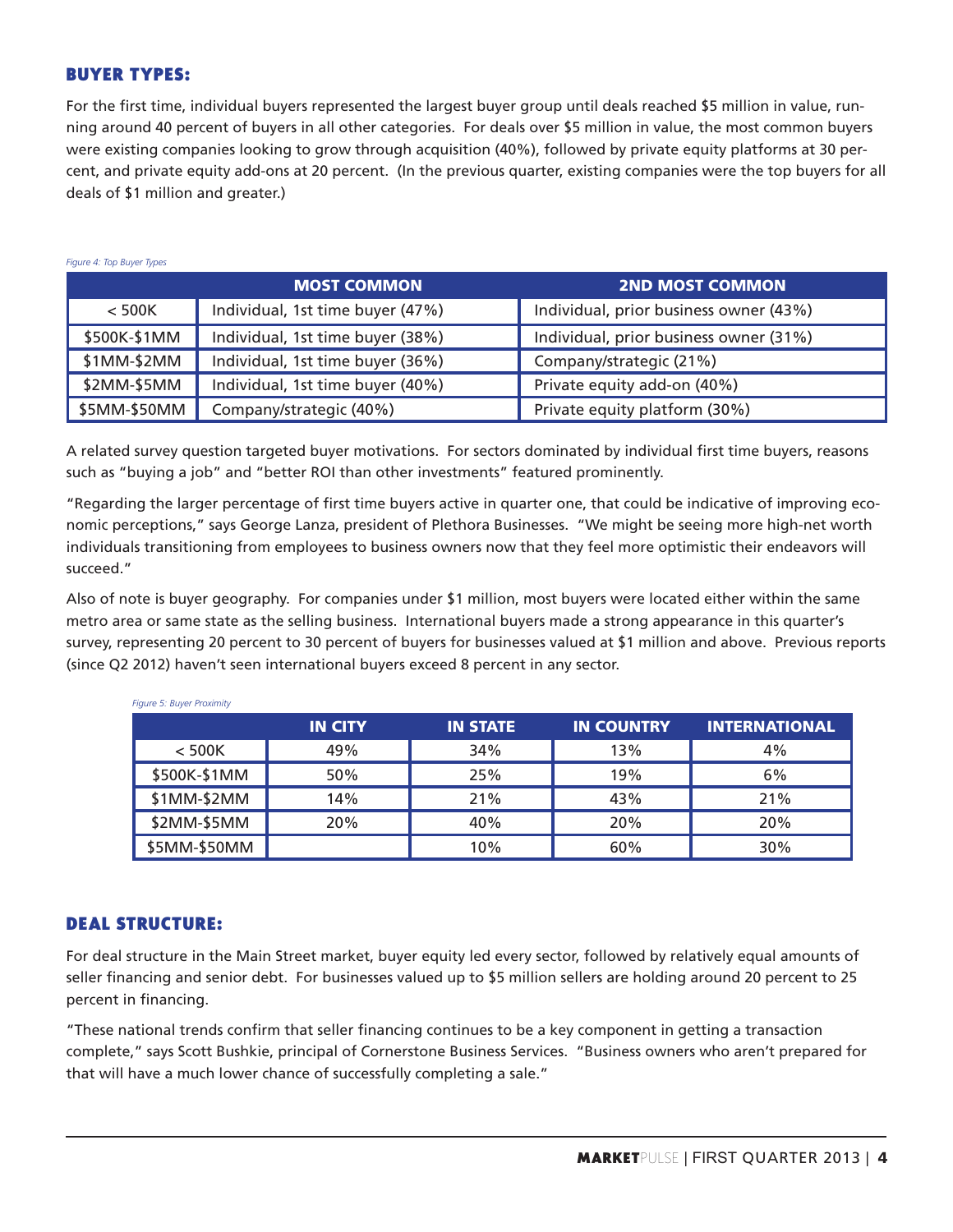For businesses valued from \$5 MILLION to \$50 million, senior debt led at 44 percent of financing, followed by buyer capital at 38 percent. Other deal structures for this sector were mezzanine debt (7 percent), earn outs (5 percent), and seller financing (4 percent).

New this quarter, respondents were asked to indicate the primary sources of buyer equity. In the smallest sector (values of <\$500K), buyers funded acquisitions with available cash (73 percent), combined with retirement account rollovers (8 percent), and investor support (8 percent).

Investor percentage of buyer equity generally increased as the deal size got larger, peaking at 25 percent for deals valued at \$5 million and above. Of note: the survey distinguished between general investors and family/friend investors. Taking family/friend investors into account, buyers in the \$2 million to \$5 million sector got the most outside support with 13 percent general investor funds and 25 percent family/friend funds. A very small percentage of buyers (less 6 percent in any sector) funded an acquisition with help from a home equity line of credit.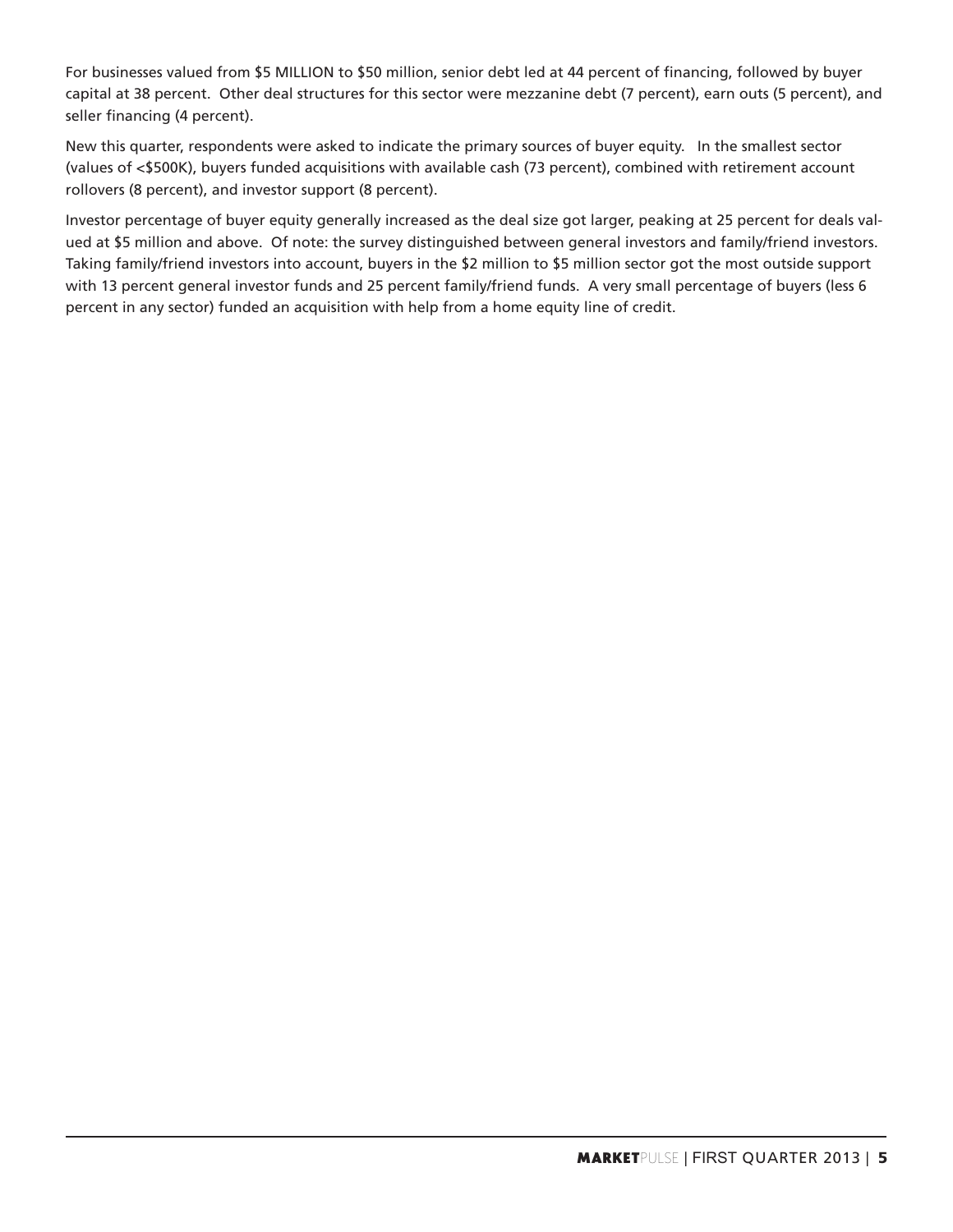# BROKER ADDENDUM

#### FEE STRUCTURE:

As deal size grew, the number of advisors collecting upfront retainers increased from a low of 24 percent for deals valued at less than \$500,000 to a high of 51 percent for businesses between \$5 million to \$50 million in value.

|                              | $<$ 500 $K$ | \$500K-\$1MM | <b>\$1MM-\$2MM</b> | \$2MM-\$5MM | \$5MM-\$50MM |
|------------------------------|-------------|--------------|--------------------|-------------|--------------|
| Commission                   | 71%         | 66%          | 50%                | 39%         | 36%          |
| Commission + Retainer        | 21%         | 25%          | 35%                | 36%         | 30%          |
| <b>Upfront Retainer</b>      | 3%          | 4%           | $1\%$              | 2%          | 3%           |
| Comm + Monthly +<br>Retainer |             | 3%           | 6%                 | 11%         | 18%          |
| Commission + Monthly<br>Fee  | 3%          | 3%           |                    | 7%          | 6%           |
| Commission + Other           | $1\%$       |              | 1%                 | 2%          | 3%           |
| Other                        | $1\%$       |              | 3%                 | 4%          | 3%           |
| Monthly Fee                  |             |              |                    | 2%          |              |

#### GENERATING BUSINESS:

With all the different marketing tools available, referrals consistently lead the list as the number one way brokers and advisors get their best client—coming at 57 percent for Q1 2013. The second "best client" resource this month was networking at 10 percent.

As for the types of referral sources that generate new business opportunities, past clients led the list at 40 percent, followed by accountants at 24 percent, attorneys at 16 percent, and financial advisors at 9 percent.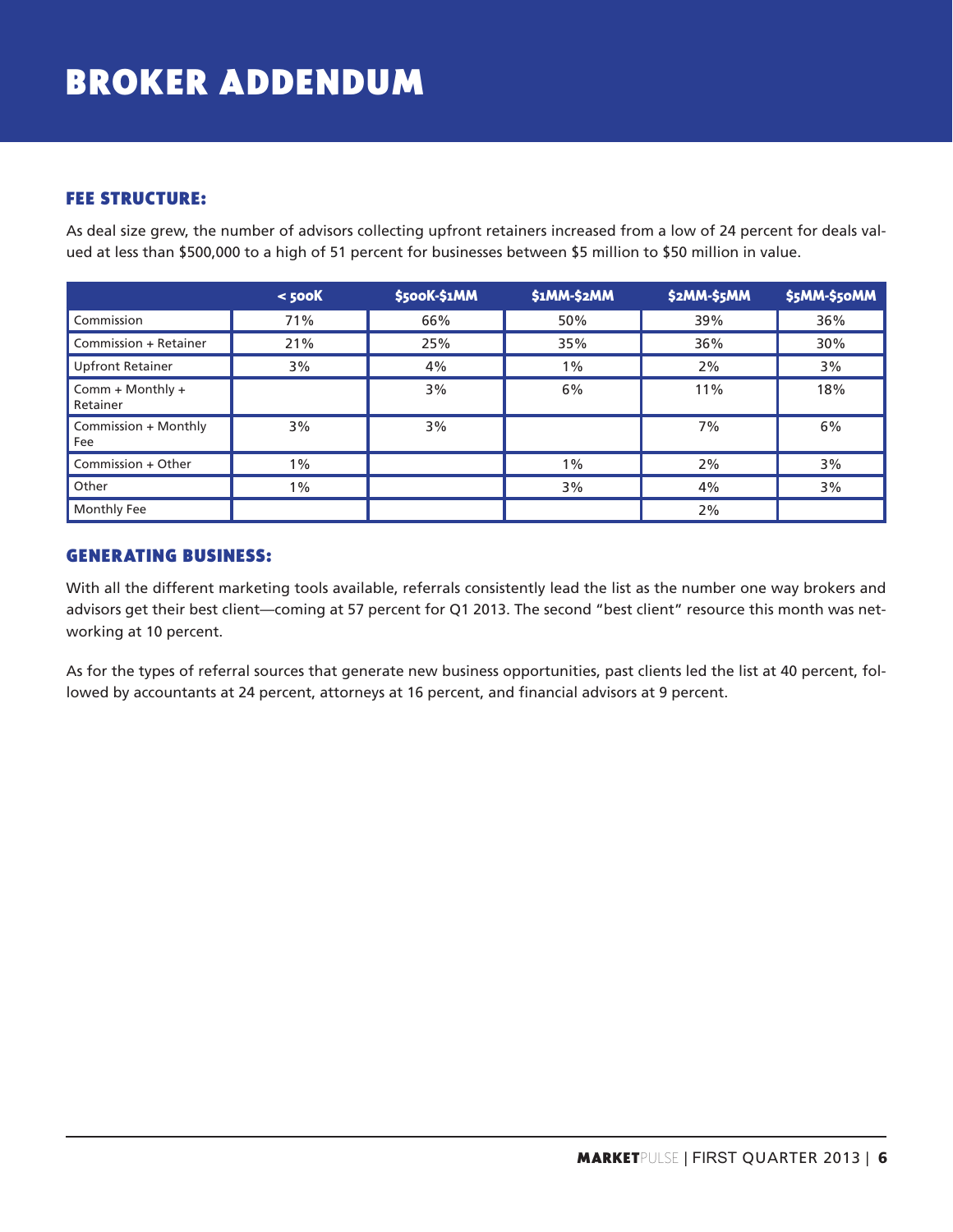A full copy of the IBBA and M&A Source Market Pulse Survey is available to IBBA and M&A Source members who participate in each quarterly survey. This is a 70-plus page report of up-to-date relevant information on the state of the marketplace compiled by the Pepperdine Private Capital Markets Project under Drs. John Paglia and Craig Everett.

To become a member, please contact the IBBA and M&A Source headquarters at [admin@ibba.org](mailto:admin@ibba.org) or (888) 686-4222.

#### **INTERNATIONAL BUSINESS BROKERS ASSOCIATION**

3525 Piedmont Road Building 5, Suite 300 Atlanta, GA 30305 USA [www.ibba.org](http://www.ibba.org)

Scott Bushkie, CBI, M&AMI *Director*

George Lanza, CBI, M&AMI, CSBA, MEA *Chairman*

#### **M&A SOURCE**

3525 Piedmont Road Building Five, Suite 300 Atlanta, GA 30305 USA [www.masource.org](http://www.masource.org)

Karl Kirsch *Executive Director*

Kevin Dempsey, CBI, CMC, CMEA *Chairman*

#### **PEPPERDINE PRIVATE CAPITAL MARKETS PROJECT**

Graziadio School of Business and Management Pepperdine University 6100 Center Drive Los Angeles, CA 90045 http:/[/bschool.pepperdine.edu/privatecapital](http://bschool.pepperdine.edu/privatecapital)

John Paglia, Ph.D. *Director*

Craig Everett, Ph.D. *Associate Director*

Linda A. Livingstone, Ph.D. *Dean*